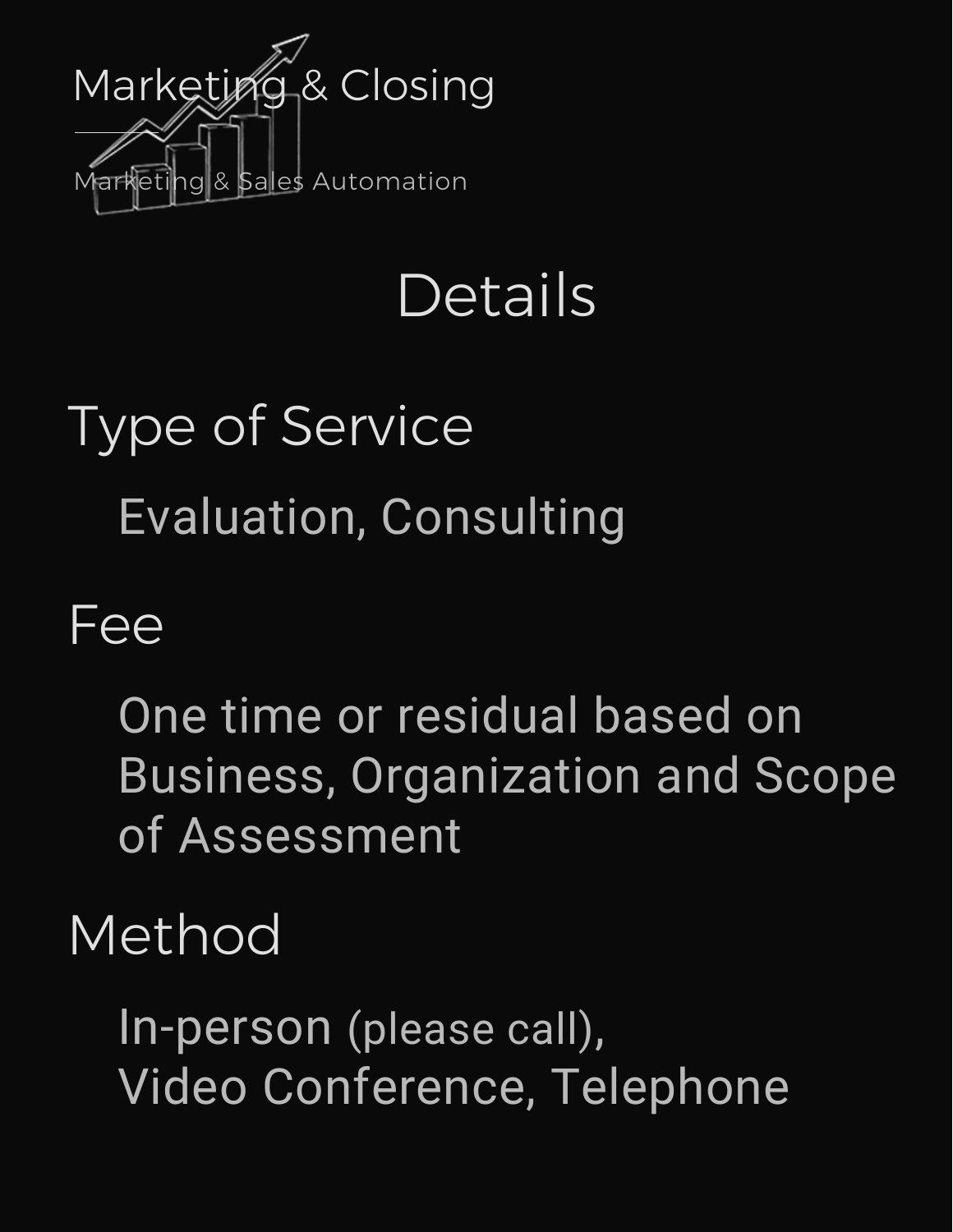#### **Summary**

Detailed hands-on Evaluation and Strategy for integrating "Marketing & Sales Automation" within your Business and Organization

#### Features

- Customized to your needs
- Marketing Automation (Intro)
- Leveraging Marketing Automation
- Tracking Marketing Automation
- Advanced Marketing Automation
- Sales Incentive Platforms
- Development, Strategy and Plan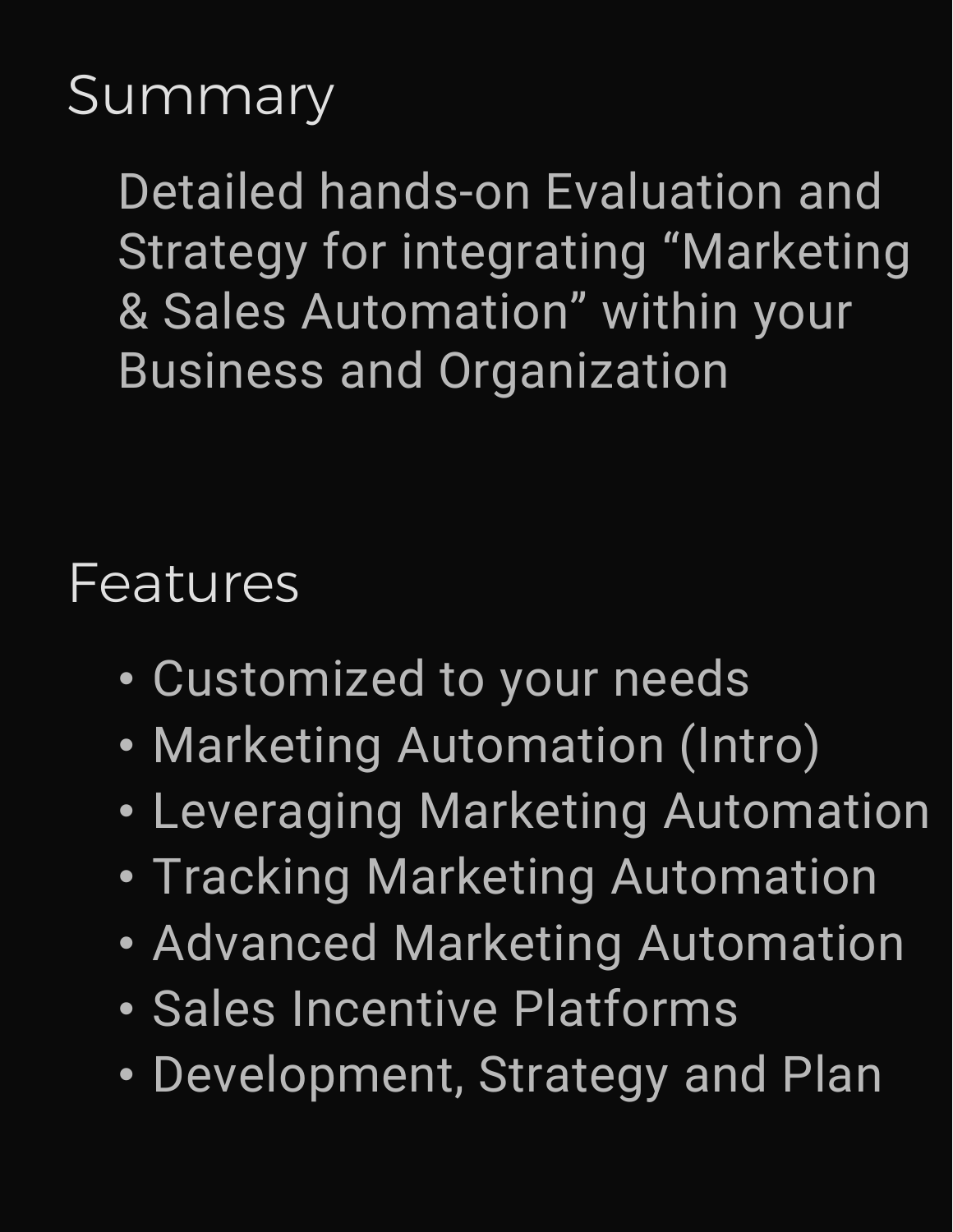### Goals and Expectations

Begin the process of using "Marketing & Sales Automation" to streamline your Marketing and Closing Efforts

Requirements

Strict Confidentiality Agreement, Willingness to try new Automation Plugins and Software that are applicable to your Marketing, Sales and Closing needs